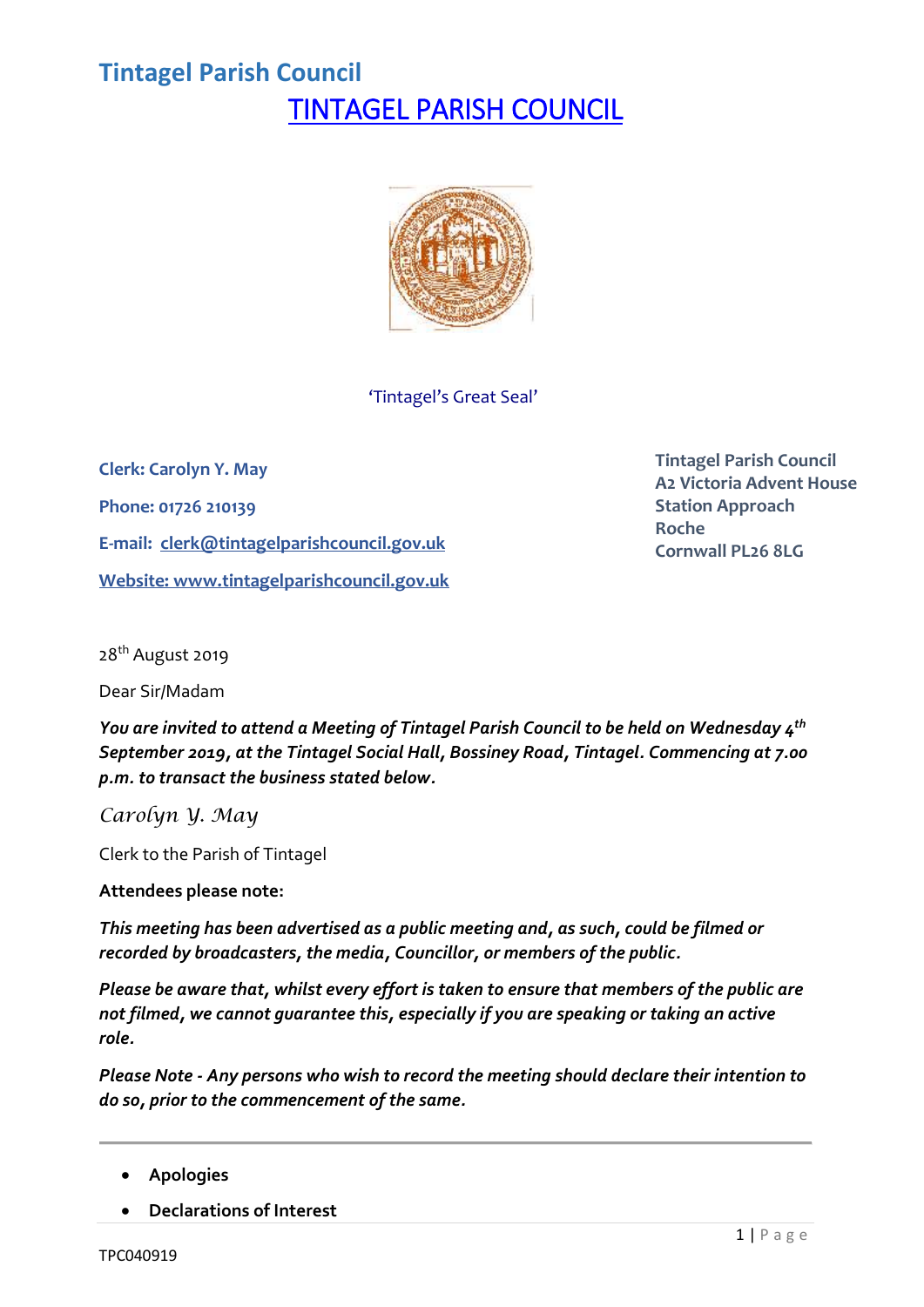• **Invitation to members of the public to speak prior to meeting, (10 minutes allowed for this item) -** Participants attention is respectfully drawn to the Parish Council's 'Public Participation Policy', which sets out the rules governing this part of the agenda\*

## **AGENDA**

**Minutes -** To Approve the Minutes of the previous meeting, held on the 3 rd July 2019 and matters arising (Appendix A).

## **Cllr Barry Jordan**

**Planning Applications** – Appendix B

**Planning Decisions** – Appendix C

**Accounts Payable** – Appendix D

### **Public Lavatories**

- 1. Trevena Square
- 2. TVC
- 3. Trebarwith Strand
- 4. Bossiney

## **Tintagel Social Hall**

### **Updates**:

- Planning Group Cllr. Goward
- TVC Cllr. Harper

### **Correspondence**

St John Ambulance Tintagel Memorial Playing Fields Camelford Leisure Centre

### **\* Public Participation**

- Persons wishing to speak at any meeting can only do so in relation to decision items on the agenda.
- In respect of questions at Council meetings, members of the public must give notice in writing to the Parish Clerk, by no later than noon on the Friday before the Council meeting. The notice must specify the nature of the question in enough detail to enable a reply to be prepared. Questioners have the right to ask one supplementary question once they have received the chairman's response.
- Contributions are limited to one per person per item and no person shall speak for more than 3 minutes, except in exceptional circumstances, to be determined by the Chairman.

## **Next Meeting - The next Scheduled meeting is on Wednesday 2 nd October 2019.**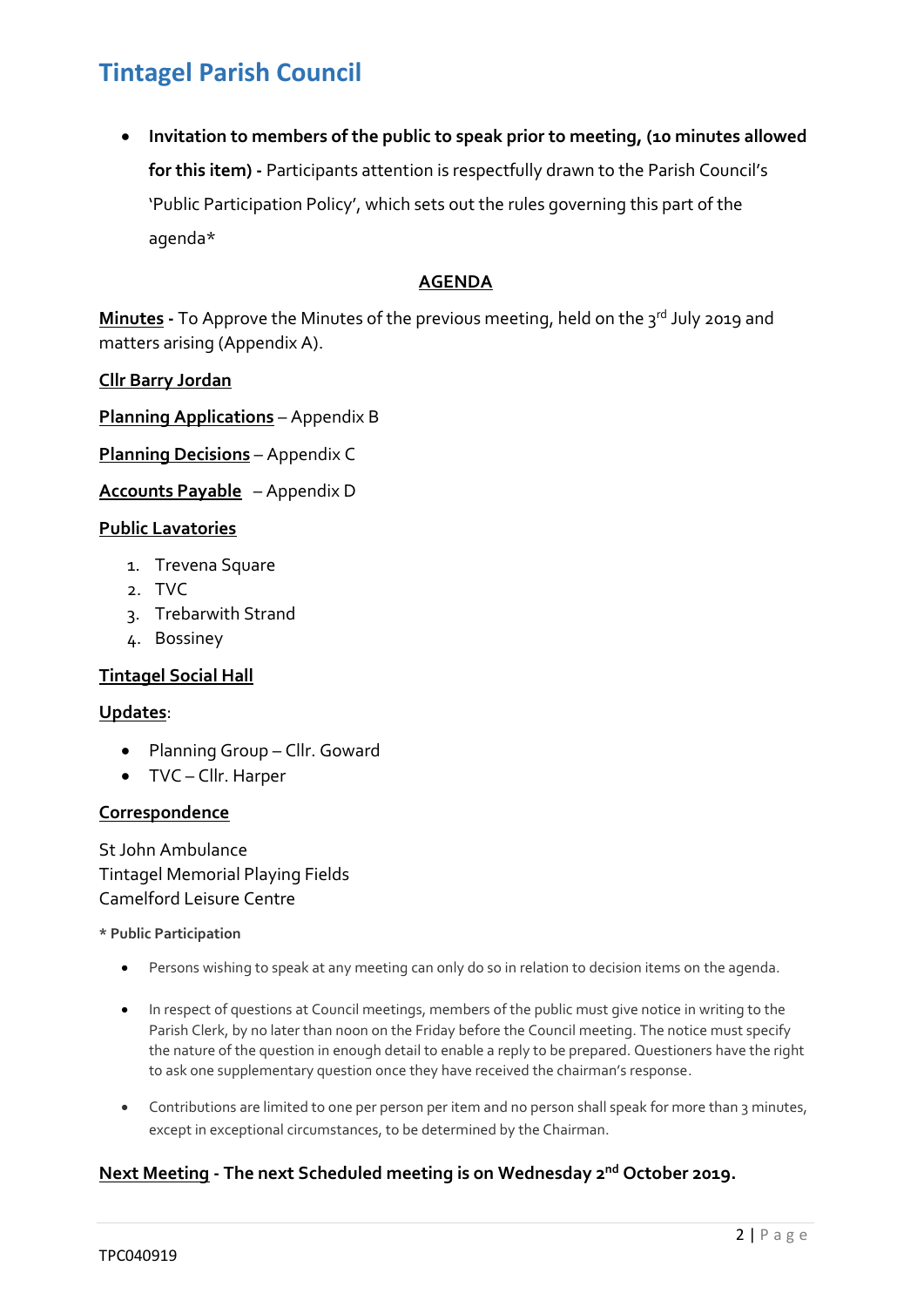## **PLANNING APPLICATIONS Appendix B**

| Reference                    | PA19/06186                                                                           |
|------------------------------|--------------------------------------------------------------------------------------|
| <b>Alternative Reference</b> | N/A                                                                                  |
| <b>Application Validated</b> | Fri 02 Aug 2019                                                                      |
| <b>Address</b>               | 16 Atlantic Close Treknow Tintagel Cornwall PL34 oEL                                 |
| Proposal                     | Flat roof rear extension to form a covered seating area. Erect<br>a new garden shed. |
| <b>Status</b>                | Awaiting decision                                                                    |

| Reference                    | PA19/06829                                                   |
|------------------------------|--------------------------------------------------------------|
| <b>Alternative Reference</b> | N/A                                                          |
| <b>Application Validated</b> | Tue o6 Aug 2019                                              |
| <b>Address</b>               | Fenterleigh Bossiney Tintagel Cornwall PL34 oHN              |
| Proposal                     | Listed Building Consent for:-                                |
|                              | Internal alteration and external alteration (no extensions). |
|                              | Improvements/maintenance.                                    |
| <b>Status</b>                | Awaiting decision                                            |
|                              | Unknown                                                      |

| Reference                    | PA19/06828                                                   |
|------------------------------|--------------------------------------------------------------|
| <b>Alternative Reference</b> | N/A                                                          |
| <b>Application Validated</b> | Tue o6 Aug 2019                                              |
| <b>Address</b>               | Fenterleigh Bossiney Tintagel Cornwall PL34 oHN              |
| Proposal                     | Internal alteration and external alteration (no extensions). |
|                              | Improvements/maintenance.                                    |
| <b>Status</b>                | Awaiting decision                                            |

| Reference                    | PA19/02043/PREAPP                                                                                                       |
|------------------------------|-------------------------------------------------------------------------------------------------------------------------|
| <b>Alternative Reference</b> |                                                                                                                         |
| <b>Application Validated</b> | Thu 08 Aug 2019                                                                                                         |
| <b>Address</b>               | Land South East of Fenterleigh Bossiney Tintagel Cornwall                                                               |
|                              | PL34 oHN                                                                                                                |
| Proposal                     | Pre-Application advice on the potential conversion of an<br>agricultural barn under part Q of the Permitted Development |
|                              | Order.                                                                                                                  |
| <b>Status</b>                | Awaiting decision                                                                                                       |

| Reference                    | PA19/06837                                              |
|------------------------------|---------------------------------------------------------|
| Alternative Reference        |                                                         |
| <b>Application Validated</b> | Tue 13 Aug 2019                                         |
| Address                      | Long Island Trevillett Tintagel Cornwall PL34 oHL       |
| Proposal                     | Proposed extension to provide a garden room and utility |
|                              | room on ground floor and lounge on upper floor.         |
| Status                       | Awaiting decision                                       |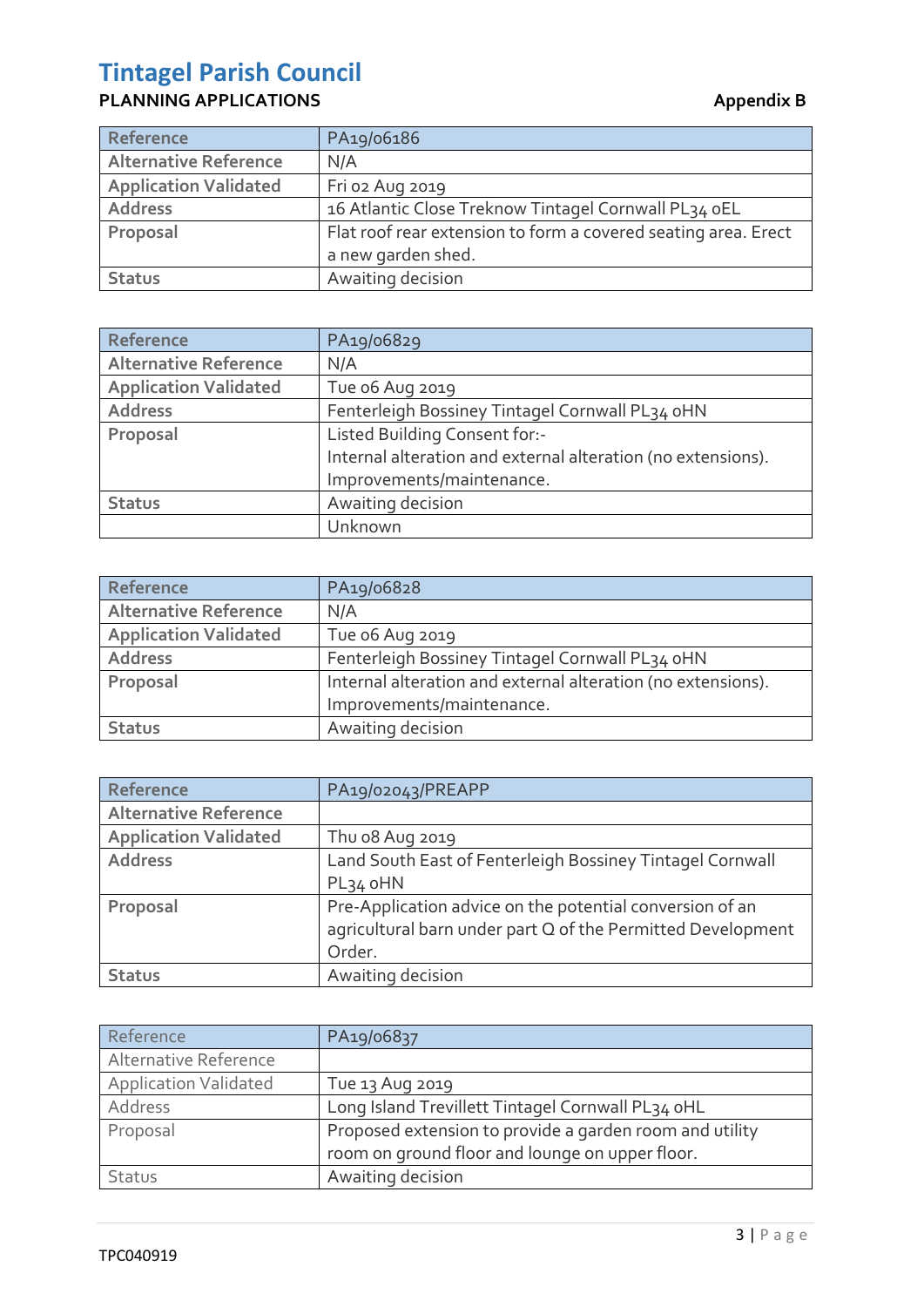## **PLANNING DECISIONS** APPENDIX C

J.

| <b>Reference</b>             | PA19/04415                                                   |
|------------------------------|--------------------------------------------------------------|
| <b>Alternative Reference</b> | N/A                                                          |
| <b>Application Validated</b> | Thu 23 May 2019                                              |
| <b>Address</b>               | Womens Institute Fore Street Tintagel Cornwall PL34 oDB      |
| Proposal                     | Submission of details to discharge condition 5 in respect of |
|                              | decision notice PA19/02447                                   |
| <b>Status</b>                | Decided                                                      |
| <b>Decision</b>              | S52/S106 and discharge of condition apps                     |
| <b>Decision Issued Date</b>  | Thu 04 Jul 2019                                              |

| Reference                    | PA19/05196                                                |
|------------------------------|-----------------------------------------------------------|
| <b>Alternative Reference</b> | PP-07928261                                               |
| <b>Application Validated</b> | Mon 17 Jun 2019                                           |
| <b>Address</b>               | Salutations Atlantic Road Tintagel PL34 oDE               |
| Proposal                     | Approval of details reserved by condition 3 in respect of |
|                              | application PA16/01349                                    |
| <b>Status</b>                | Decided                                                   |
| <b>Decision</b>              | S52/S106 and discharge of condition apps                  |
| <b>Decision Issued Date</b>  | Tue og Jul 2019                                           |

| Reference                    | PA19/04794                                             |
|------------------------------|--------------------------------------------------------|
| <b>Alternative Reference</b> | N/A                                                    |
| <b>Application Validated</b> | Wed os Jun 2019                                        |
| <b>Address</b>               | 16 Atlantic Close Treknow Tintagel Cornwall PL34 oEL   |
| Proposal                     | Raise and extend the garage roof to the rear to form a |
|                              | covered seating area.                                  |
| <b>Status</b>                | Decided                                                |
| <b>Decision</b>              | Approved (Statutory/one condition only)                |
| <b>Decision Issued Date</b>  | Fri 12 Jul 2019                                        |

| <b>Alternative Reference</b> | PP-07840035                                             |
|------------------------------|---------------------------------------------------------|
| <b>Application Validated</b> | Mon 20 May 2019                                         |
| <b>Address</b>               | Tremanon Fentafriddle Trewarmett Tintagel Cornwall PL34 |
|                              | <sub>o</sub> EX                                         |
| Proposal                     | Construction of an extension to form garden room        |
| <b>Status</b>                | Decided                                                 |
| <b>Decision</b>              | Approved (Statutory/one condition only)                 |
| <b>Decision Issued Date</b>  | Thu 11 Jul 2019                                         |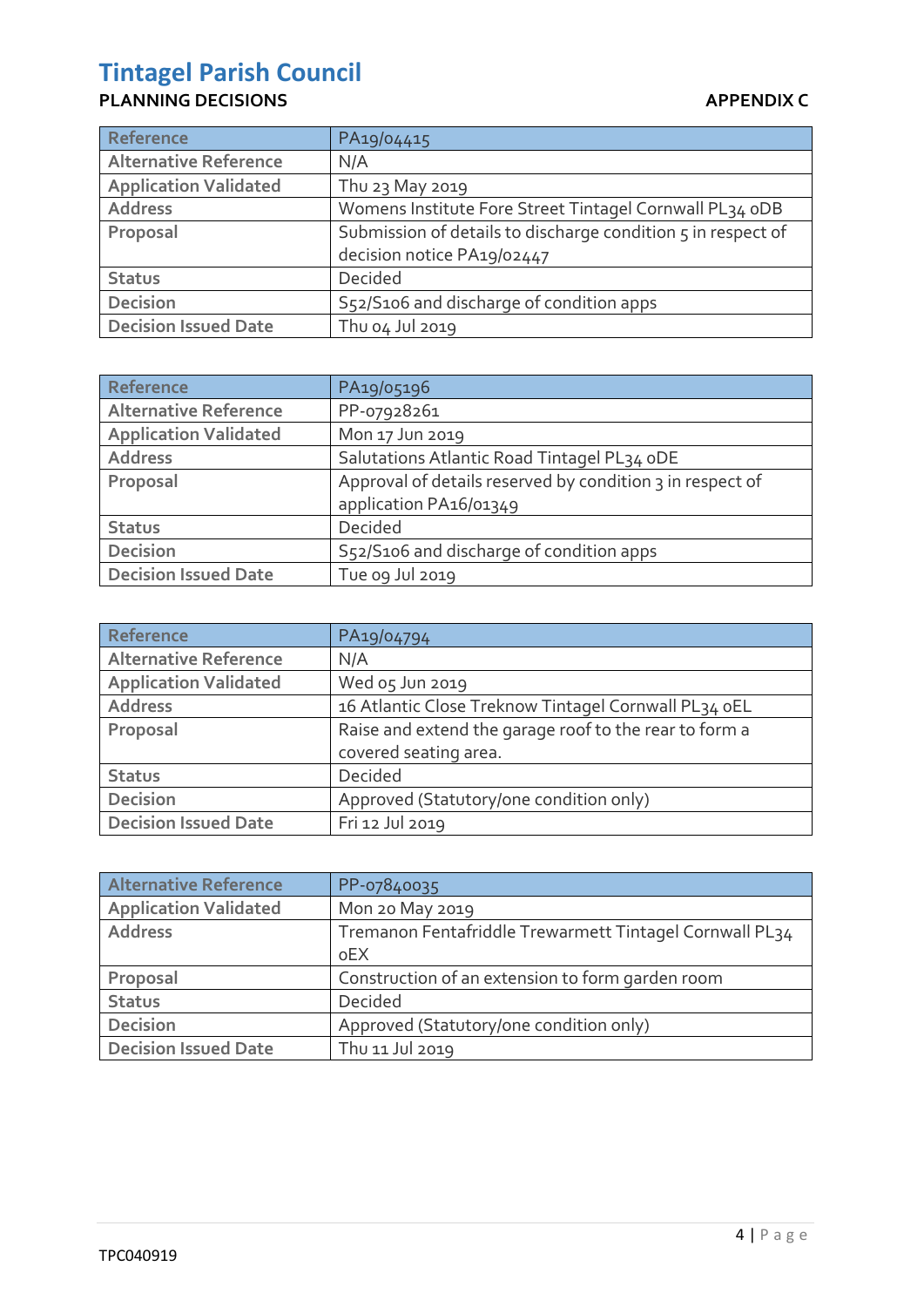| Reference                    | PA19/02441                                                                                                                                                                                                                                                                                                                      |
|------------------------------|---------------------------------------------------------------------------------------------------------------------------------------------------------------------------------------------------------------------------------------------------------------------------------------------------------------------------------|
| Alternative Reference        |                                                                                                                                                                                                                                                                                                                                 |
| <b>Application Validated</b> | Wed 10 Apr 2019                                                                                                                                                                                                                                                                                                                 |
| Address                      | Avalon Hotel Atlantic Road Tintagel Cornwall PL34 oDD                                                                                                                                                                                                                                                                           |
| Proposal                     | Application for a Single storey rear extension to form<br>restaurant seating area. New doors and balconies to the first<br>and second floors to the rear. First and second floor<br>extension to front to create owners accommodation; New<br>terrace to the front; Single storey side extension to form the<br>entrance lobby. |
| Status                       | Decided                                                                                                                                                                                                                                                                                                                         |
| Decision                     | Approved (Statutory/one condition only)                                                                                                                                                                                                                                                                                         |
| <b>Decision Issued Date</b>  | Wed 10 Jul 2019                                                                                                                                                                                                                                                                                                                 |

| Reference                    | PA19/05960                                                   |
|------------------------------|--------------------------------------------------------------|
| Alternative Reference        | IAP00046049-001                                              |
| <b>Application Validated</b> | Wed 10 Jul 2019                                              |
| Address                      | Bossiney House Hotel Bossiney Road Bossiney Tintagel         |
|                              | Cornwall PL34 oAX                                            |
| Proposal                     | Submission of details to discharge condition 4 in respect of |
|                              | decision notice PA16/07377                                   |
| Status                       | Decided                                                      |
| Decision                     | S52/S106 and discharge of condition apps                     |
| Decision Issued Date         | Fri 19 Jul 2019                                              |

| Reference                    | PA19/05960                                                   |
|------------------------------|--------------------------------------------------------------|
| Alternative Reference        | IAP00046049-001                                              |
| <b>Application Validated</b> | Wed 10 Jul 2019                                              |
| Address                      | Bossiney House Hotel Bossiney Road Bossiney Tintagel         |
|                              | Cornwall PL34 oAX                                            |
| Proposal                     | Submission of details to discharge condition 4 in respect of |
|                              | decision notice PA16/07377                                   |
| Status                       | Decided                                                      |
| Decision                     | S52/S106 and discharge of condition apps                     |
| <b>Decision Issued Date</b>  | Fri 19 Jul 2019                                              |

| Reference                    | PA19/04886                                            |  |  |  |
|------------------------------|-------------------------------------------------------|--|--|--|
| Alternative Reference        | PP-07899932                                           |  |  |  |
| <b>Application Validated</b> | Tue 18 Jun 2019                                       |  |  |  |
| Address                      | Site East Of Trewindies Trelake Lane Treknow Tintagel |  |  |  |
|                              | Cornwall PL34 oEW                                     |  |  |  |
| Proposal                     | Residential dwelling and associated works             |  |  |  |
| Proposal                     | Residential dwelling and associated works             |  |  |  |
| Status                       | Decided                                               |  |  |  |
| Decision                     | Refusal one reason                                    |  |  |  |
| <b>Decision Issued Date</b>  | Fri 19 Jul 2019                                       |  |  |  |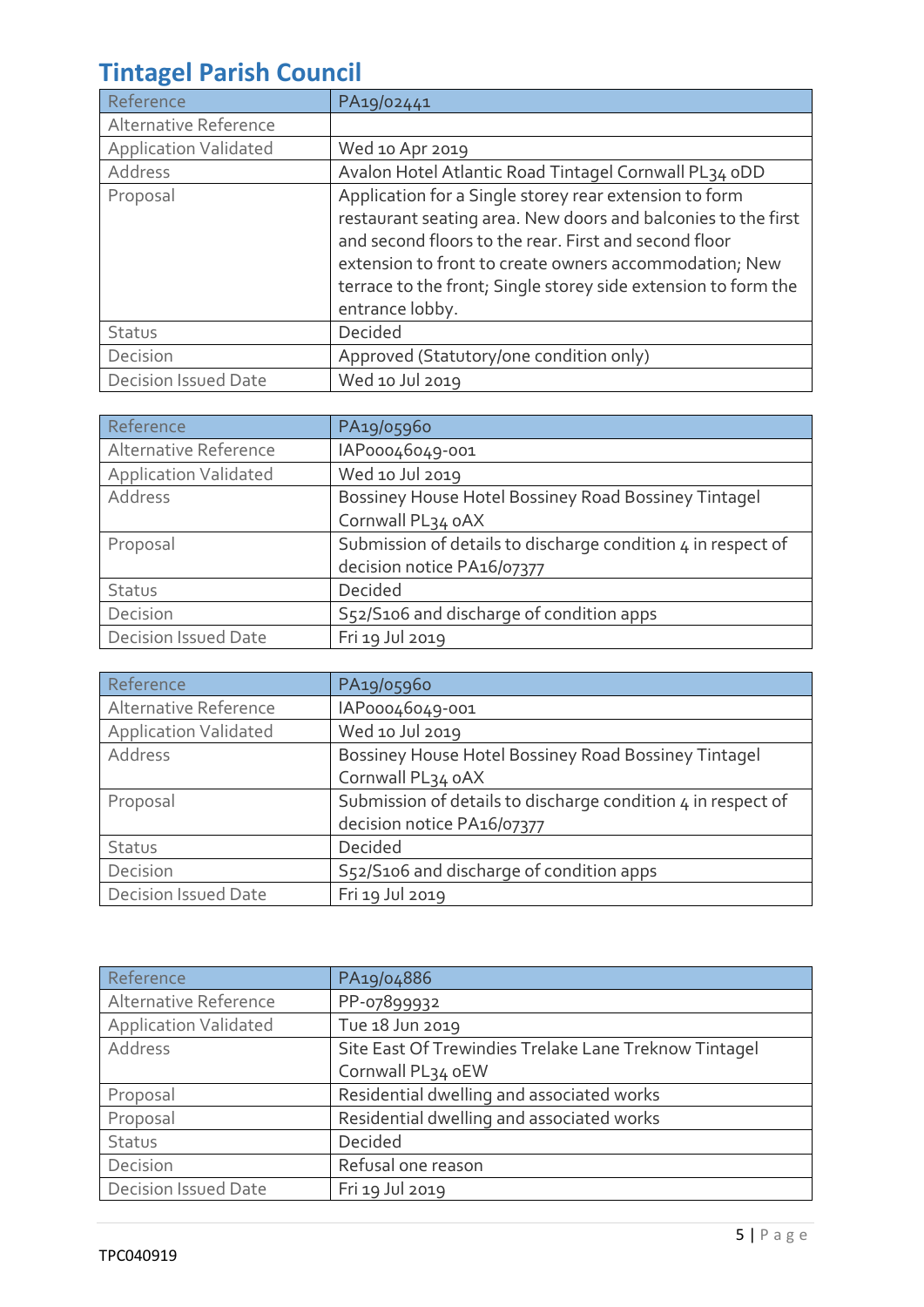| Reference                    | PA19/05960                                                   |  |  |  |
|------------------------------|--------------------------------------------------------------|--|--|--|
| Alternative Reference        | IAP00046049-001                                              |  |  |  |
| <b>Application Validated</b> | Wed 10 Jul 2019                                              |  |  |  |
| Address                      | Bossiney House Hotel Bossiney Road Bossiney Tintagel         |  |  |  |
|                              | Cornwall PL34 oAX                                            |  |  |  |
| Proposal                     | Submission of details to discharge condition 4 in respect of |  |  |  |
|                              | decision notice PA16/07377                                   |  |  |  |
| Status                       | Decided                                                      |  |  |  |
| Decision                     | S52/S106 and discharge of condition apps                     |  |  |  |
| Decision Issued Date         | Fri 19 Jul 2019                                              |  |  |  |

| Reference                                             | PA19/04886                                            |  |  |  |
|-------------------------------------------------------|-------------------------------------------------------|--|--|--|
| Alternative Reference                                 | PP-07899932                                           |  |  |  |
| <b>Application Validated</b>                          | Tue 18 Jun 2019                                       |  |  |  |
| Address                                               | Site East Of Trewindies Trelake Lane Treknow Tintagel |  |  |  |
|                                                       | Cornwall PL34 oEW                                     |  |  |  |
| Residential dwelling and associated works<br>Proposal |                                                       |  |  |  |
| Decided<br>Status                                     |                                                       |  |  |  |
| Decision                                              | Refusal one reason                                    |  |  |  |
| <b>Decision Issued Date</b>                           | Fri 19 Jul 2019                                       |  |  |  |

| Reference                    | PA19/04579                                                 |  |  |  |  |
|------------------------------|------------------------------------------------------------|--|--|--|--|
| Alternative Reference        | PP-07893751                                                |  |  |  |  |
| <b>Application Validated</b> | Tue 11 Jun 2019                                            |  |  |  |  |
| Address                      | Glenhaven, The Annexe Trewarmett Hill Trewarmett           |  |  |  |  |
|                              | Tintagel PL34 oET                                          |  |  |  |  |
| Proposal                     | Conversion of garage into annexe accommodation,            |  |  |  |  |
|                              | conversion of loft into bedroom/study to include dormers   |  |  |  |  |
|                              | and roof windows and garden implement/chair store with     |  |  |  |  |
|                              | variation of Condition 3 in respect of decision PA12/02964 |  |  |  |  |
| Status                       | Decided                                                    |  |  |  |  |
| Decision                     | Approved with conditions                                   |  |  |  |  |
| <b>Decision Issued Date</b>  | Tue 23 Jul 2019                                            |  |  |  |  |

| Reference                                                        | PA19/03207                                             |  |  |
|------------------------------------------------------------------|--------------------------------------------------------|--|--|
| Alternative Reference                                            |                                                        |  |  |
| <b>Application Validated</b>                                     | Mon 29 Apr 2019                                        |  |  |
| Land South Of Little Hendra Trenale Tintagel Cornwall<br>Address |                                                        |  |  |
| Proposal                                                         | Construction of a new dwelling house with variation of |  |  |
|                                                                  | condition 2 in respect of PA15/04154                   |  |  |
| Status                                                           | Decided                                                |  |  |
| Decision                                                         | Approved with conditions                               |  |  |
| <b>Decision Issued Date</b>                                      | Tue 23 Jul 2019                                        |  |  |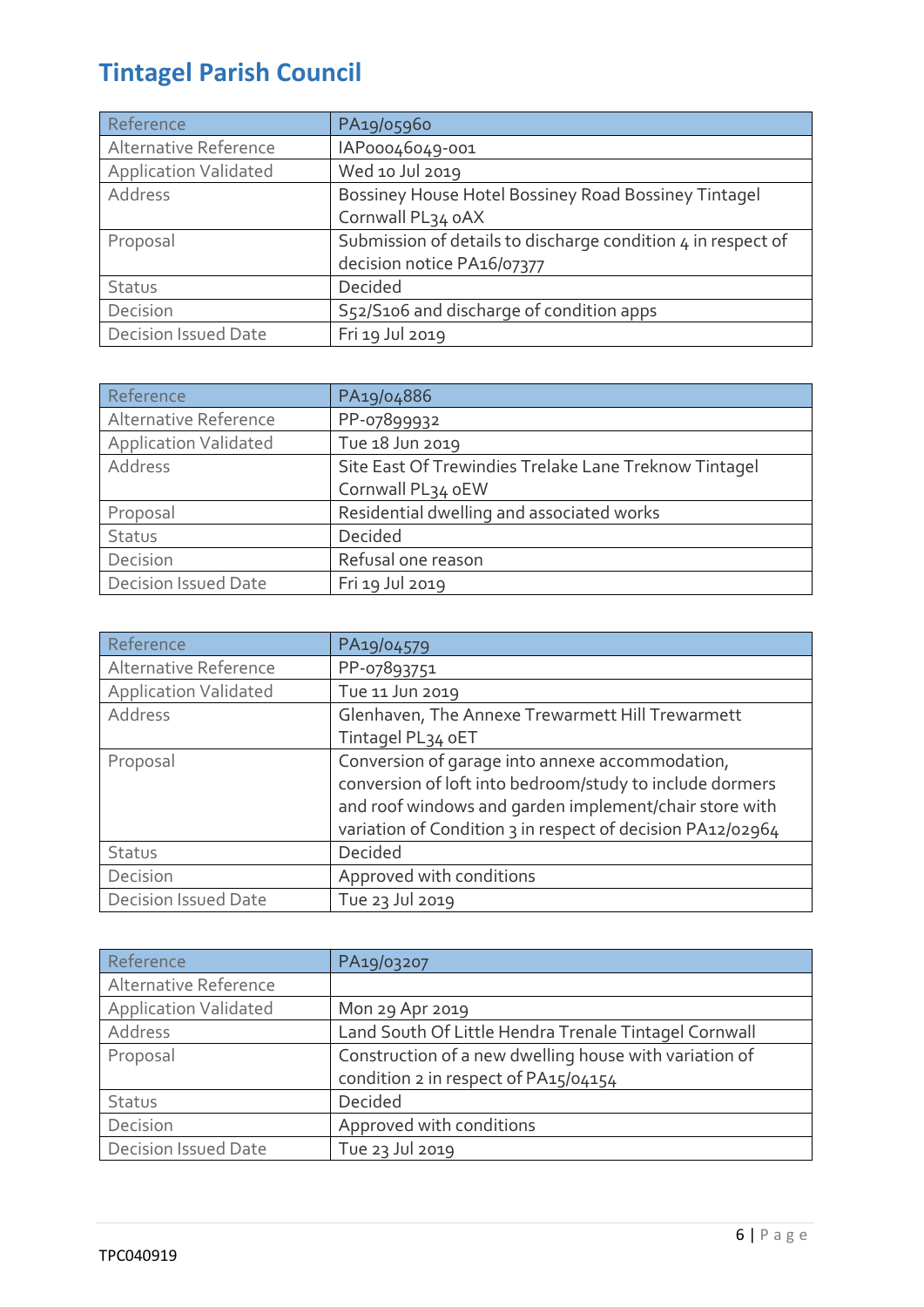| Reference                               | PA19/04411                                        |  |  |  |
|-----------------------------------------|---------------------------------------------------|--|--|--|
| Alternative Reference                   | PP-07878242                                       |  |  |  |
| <b>Application Validated</b>            | Mon 17 Jun 2019                                   |  |  |  |
| Address                                 | 5 Palmers Terrace Treknow Tintagel PL34 oEH       |  |  |  |
| Proposal                                | Construction of single storey flat roof extension |  |  |  |
| Status                                  | Decided                                           |  |  |  |
| Decision                                | Approved (Statutory/one condition only)           |  |  |  |
| Decision Issued Date<br>Wed 31 Jul 2019 |                                                   |  |  |  |

| Reference                    | PA19/06271                                                 |  |  |  |
|------------------------------|------------------------------------------------------------|--|--|--|
| Alternative Reference        | PP-08016201                                                |  |  |  |
| <b>Application Validated</b> | Fri 19 Jul 2019                                            |  |  |  |
| Address                      | Land North Of Tregatta Terrace Road From Trevean To        |  |  |  |
|                              | Trewarmett Lane Tregatta Tintagel PL34 oDY                 |  |  |  |
| Proposal                     | Non Material Amendment (1) in respect of PA17/12046 -      |  |  |  |
|                              | construction of single residential dwelling for amendments |  |  |  |
|                              | as detailed in the Planning Statement                      |  |  |  |
| Status                       | Decided                                                    |  |  |  |
| Decision                     | Approved unconditional                                     |  |  |  |
| Decision Issued Date         | Mon 12 Aug 2019                                            |  |  |  |

| Reference                                      | PA19/04879                                             |  |  |  |
|------------------------------------------------|--------------------------------------------------------|--|--|--|
| Alternative Reference                          | PP-07893457                                            |  |  |  |
| <b>Application Validated</b>                   | Tue 25 Jun 2019                                        |  |  |  |
| Address                                        | Gara View Trewarmett Hill Trewarmett Tintagel PL34 oET |  |  |  |
| Proposal                                       | Construction of garage                                 |  |  |  |
| Status                                         | Decided                                                |  |  |  |
| Decision                                       | Approved (Statutory/one condition only)                |  |  |  |
| <b>Decision Issued Date</b><br>Tue 20 Aug 2019 |                                                        |  |  |  |